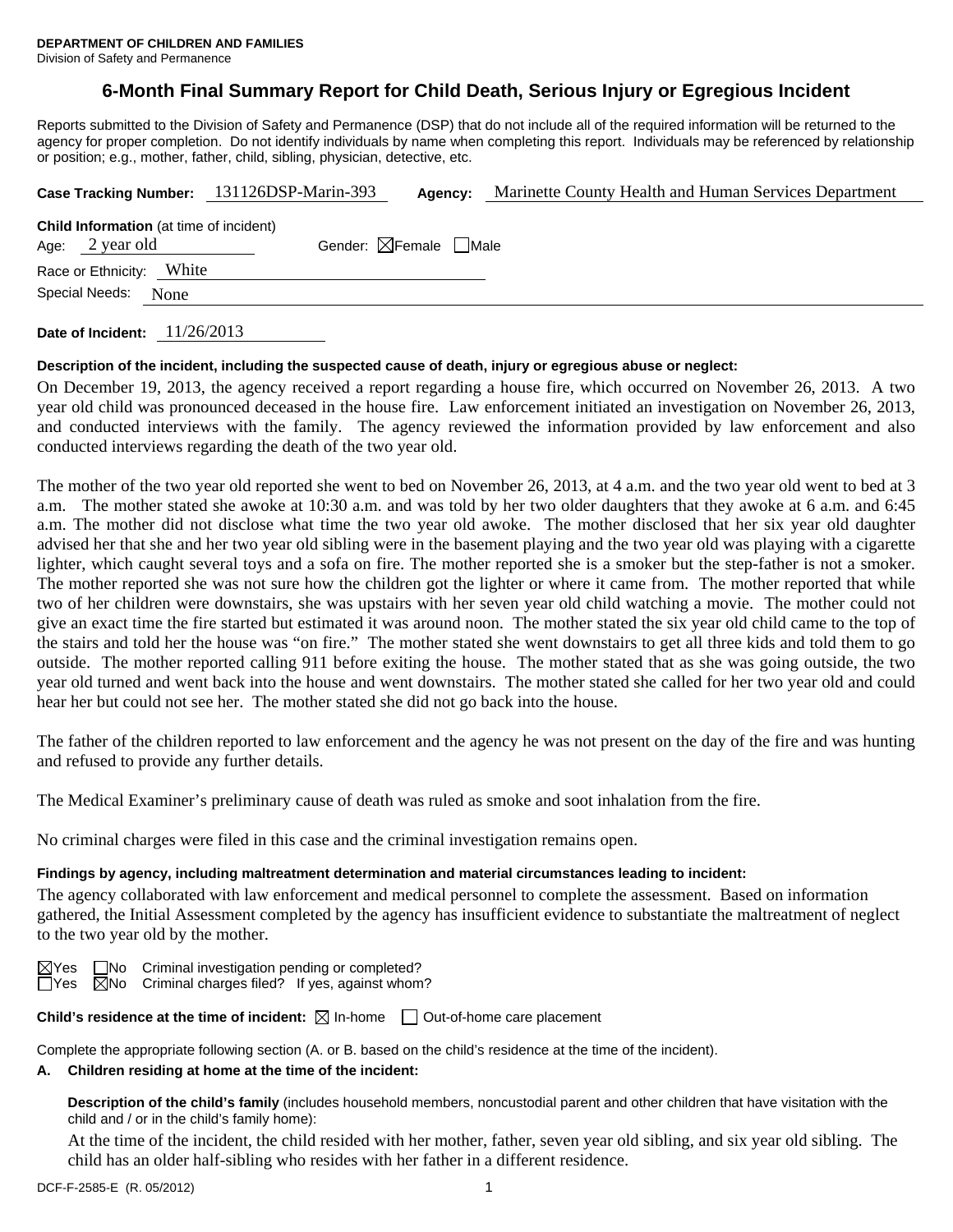**Yes No Statement of Services:** Were services under ch. 48 or ch. 938 being provided to the child, any member of the child's family or alleged maltreater at the time of the incident, including any referrals received by the agency or reports being investigated at time of incident?

#### **If "Yes", briefly describe the type of services, date(s) of last contact between agency and recipient(s) of those services, and the person(s) receiving those services:**

On October 23, 2013, the agency screened-in a Services Report, regarding concerns of Lack of Necessary Care, Lack of Supervision, and Environmental concerns for all three children residing in the home. Attempts were made on November 5, 2013 and November 22, 2013. On November 26, 2013, a worker from the agency observed the fire of the residence.

#### **Summary of all involvement in services as adults under ch. 48 or ch. 938 by child's parents or alleged maltreater in the previous five years:** (Does not include the current incident.) None

**Summary of actions taken by the agency under ch. 48, including any investigation of a report or referrals to services involving the child, any member of the child's family living in this household and the child's parents and alleged maltreater.** (Does not include the current incident.)

(Note: Screened out reports listed in this section may include only the date of the report, screening decision, and if a referral to services occurred at Access. Reports that do not constitute a reasonable suspicion of maltreatment or a reason to believe that the child is threatened with harm are not required to be screened in for an initial assessment, and no further action is required by the agency.)

On August 3, 2011, the agency screened-out a CPS report.

On September 17, 2011, the agency received a Services Report, which was screened-out.

On February 27, 2012, the agency received a CPS report with allegations of physical abuse to a four year old within the home. The CPS report also gave concerns pertaining to the Necessary Care for all children within the home. The agency screened-in the CPS report and completed an Initial Assessment. Based on information gathered, the Initial Assessment completed by the county agency had insufficient evidence to substantiate the maltreatment.

On October 23, 2013, the agency screened-out a CPS report.

On December 12, 2013, the agency received a Services Report, which was screened-out.

#### **Summary of any investigation involving the child, any member of the child's family and alleged maltreater conducted under ch. 48 or ch. 938 and any services provided to the child and child's family since the date of the incident:**

The agency collaborated with law enforcement and medical personnel to complete the assessment. Based on information gathered, the Initial Assessment completed by the agency has insufficient evidence to substantiate the maltreatment of neglect to the two year old by the mother. The agency provided information regarding community services for the family.

#### **B. Children residing in out-of-home (OHC) placement at time of incident:**

N/A

**Description of the OHC placement and basis for decision to place child there:** N/A.

**Description of all other persons residing in the OHC placement home:** N/A

**Licensing history:** Including type of license, duration of license, summary of any violations by licensee or an employee of licensee that constitutes a substantial failure to protect and promote the welfare of the child.

#### **Summary of any actions taken by agency in response to the incident:** (Check all that apply.)

| $\boxtimes$ | Screening of Access report                           |  | Attempted or successful reunification    |
|-------------|------------------------------------------------------|--|------------------------------------------|
|             | Protective plan implemented                          |  | Referral to services                     |
| $\boxtimes$ | Initial assessment conducted                         |  | Transportation assistance                |
|             | Safety plan implemented                              |  | Collaboration with law enforcement       |
|             | Temporary physical custody of child                  |  | Collaboration with medical professionals |
|             | Petitioned for court order / CHIPS (child in need of |  | Supervised visitation                    |
|             | protection or services)                              |  | Case remains open for services           |
|             | Placement into foster home                           |  | Case closed by agency                    |
|             | DCF-F-2585-E (R. 05/2012)                            |  |                                          |
|             |                                                      |  |                                          |